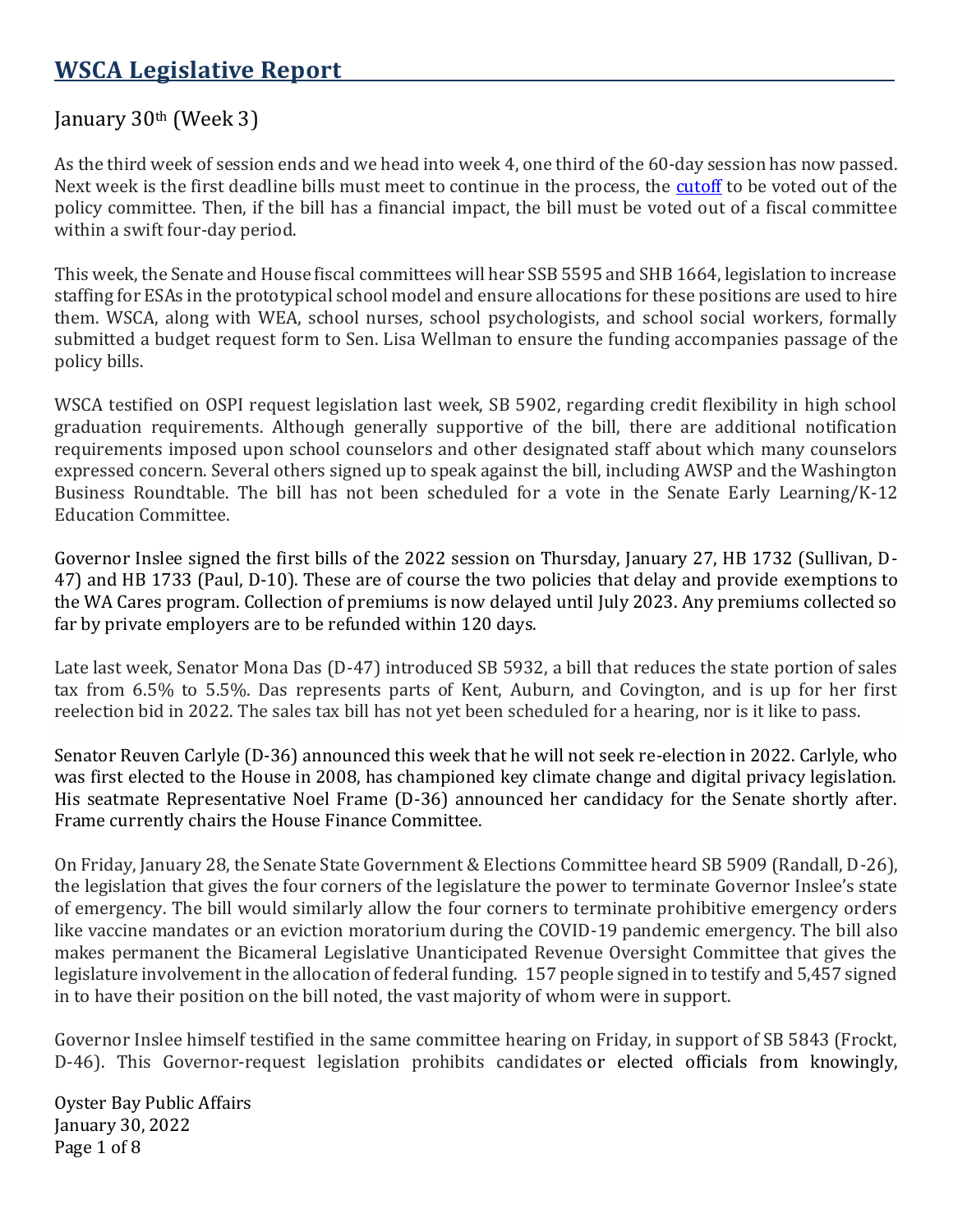recklessly, or maliciously making false statements regarding the election process or election results to produce lawless action, undermine election processes or results, or falsely claim entitlement to public office. The offense is punishable as a gross misdemeanor and causes any elected official convicted of the offense to vacate their office. This idea, which Governor Inslee announced on the one-year anniversary of the January 6 Capitol Insurrection in Washington, D.C., faces harsh criticism from Republicans. 763 people signed in on this bill, the majority of whom were opposed.

On Friday the Senate passed [SR 8639-](https://app.leg.wa.gov/billsummary?BillNumber=8639&Year=2021&Initiative=false) Honoring the life of Senator Doug Ericksen (R-Ferndale) and his legislative accomplishments on what would have been his 53rd birthday. Senate colleagues honored Senator Erickson, who died December 17, 2021 after a five-week battle with COVID-19. Senator Ericksen represented the 42nd legislative district in the Washington State House of Representatives from 1998-2010 and the Washington State Senate from 2010 until his death.

# **Upcoming Events**

## **Law & Justice (Senate) - Virtual - 1/31 @ 9:30am**

• [SB 5883](https://app.leg.wa.gov/billsummary?Year=2021&BillNumber=5883) - Public Hearing - Concerning an unaccompanied homeless youth's ability to provide informed consent for that minor patient's own health care, including nonemergency, outpatient, and primary care services, including physical examinations, vision examinations and eyeglasses, dental examinations, hearing examinations and hearing aids, immunizations, treatments for illnesses and conditions, and routine follow-up care customarily provided by a health care provider in an outpatient setting, excluding elective surgeries. (Remote testimony.)

#### **Ways & Means (Senate) - Virtual - 1/31 @ 4:00pm**

• [SB 5563](https://app.leg.wa.gov/billsummary?Year=2021&BillNumber=5563) - Public Hearing - Concerning enrollment stabilization funding to address enrollment declines due to the COVID-19 pandemic. (Remote testimony.)

• [SSB 5595](https://app.leg.wa.gov/billsummary?Year=2021&BillNumber=5595) - Public Hearing - Concerning prototypical school formulas for physical, social, and emotional support in schools. (Remote testimony.)

## **Education (House) - Virtual - 2/1 @ 8:00am**

- [HB 1791](https://app.leg.wa.gov/billsummary?Year=2021&BillNumber=1791) Exec Session Concerning reprimands for professional educators.
- [HB 1867](https://app.leg.wa.gov/billsummary?Year=2021&BillNumber=1867) Exec Session Concerning dual credit program data.

• [HB 1900](https://app.leg.wa.gov/billsummary?Year=2021&BillNumber=1900) - Exec Session - Improving school districts' responses to complaints of discrimination, harassment, intimidation, and bullying.

- [HB 1941](https://app.leg.wa.gov/billsummary?Year=2021&BillNumber=1941) Exec Session Prohibiting active shooter scenarios for school safety-related drills.
- [HB 2056](https://app.leg.wa.gov/billsummary?Year=2021&BillNumber=2056) Public Hearing Promoting academic transparency in public schools. (Remote testimony.)
- [HB 2078](https://app.leg.wa.gov/billsummary?Year=2021&BillNumber=2078) Exec Session Establishing the outdoor school for all program.

Oyster Bay Public Affairs January 30, 2022 Page 2 of 8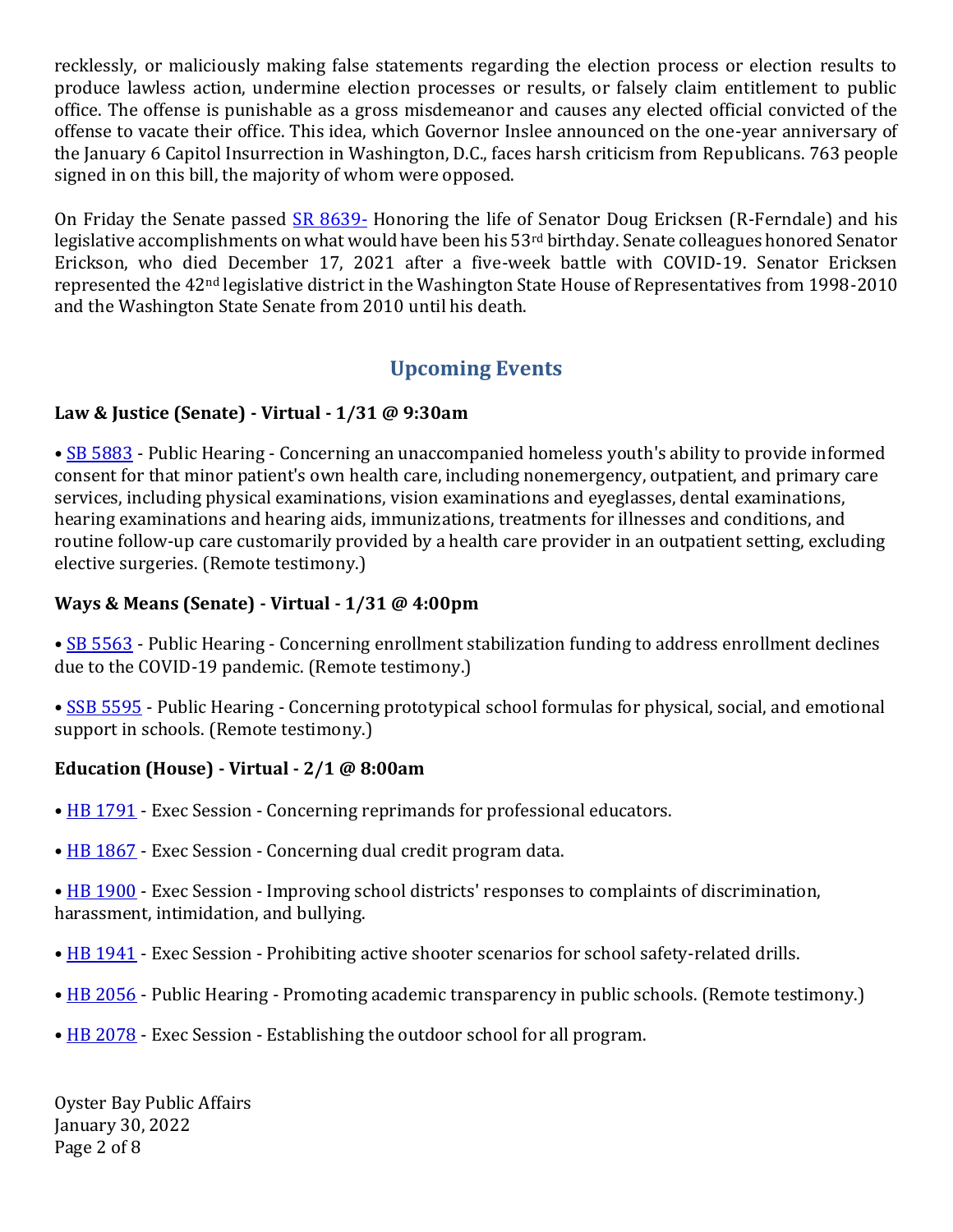• [HJR 4200](https://app.leg.wa.gov/billsummary?Year=2021&BillNumber=4200) - Exec Session - Amending the Constitution to allow a simple majority of voters voting to authorize school district bonds.

### **Appropriations (House) - Virtual - 2/1 @ 3:30pm**

• [HB 1664](https://app.leg.wa.gov/billsummary?Year=2021&BillNumber=1664) - Public Hearing - Concerning prototypical school formulas for physical, social, and emotional support in schools. (Remote testimony.)

• [HB 1746](https://app.leg.wa.gov/billsummary?Year=2021&BillNumber=1746) - Public Hearing - Updating the 2015 report and recommendations for supporting student success through measuring and mitigating community risk and protective predictors since the emergence of the COVID-19 pandemic. (Remote testimony.)

• [HB 1800](https://app.leg.wa.gov/billsummary?Year=2021&BillNumber=1800) - Public Hearing - Increasing access to behavioral health services for minors. (Remote testimony.)

• [HB 1890](https://app.leg.wa.gov/billsummary?Year=2021&BillNumber=1890) - Public Hearing - Concerning the children and youth behavioral health work group. (Remote testimony.)

#### **Education (House) - Virtual - 2/3 @ 10:00am**

• [HB 1791](https://app.leg.wa.gov/billsummary?Year=2021&BillNumber=1791) - Exec Session - Concerning reprimands for professional educators.

• [HB 1900](https://app.leg.wa.gov/billsummary?Year=2021&BillNumber=1900) - Exec Session - Improving school districts' responses to complaints of discrimination, harassment, intimidation, and bullying.

- [HB 1941](https://app.leg.wa.gov/billsummary?Year=2021&BillNumber=1941) Exec Session Prohibiting active shooter scenarios for school safety-related drills.
- [HB 2056](https://app.leg.wa.gov/billsummary?Year=2021&BillNumber=2056) Exec Session Promoting academic transparency in public schools.
- [HB 2078](https://app.leg.wa.gov/billsummary?Year=2021&BillNumber=2078) Exec Session Establishing the outdoor school for all program.

• [HJR 4200](https://app.leg.wa.gov/billsummary?Year=2021&BillNumber=4200) - Exec Session - Amending the Constitution to allow a simple majority of voters voting to authorize school district bonds.

#### **Law & Justice (Senate) - Virtual - 2/3 @ 10:30am**

• [SB 5883](https://app.leg.wa.gov/billsummary?Year=2021&BillNumber=5883) - Exec Session - Concerning an unaccompanied homeless youth's ability to provide informed consent for that minor patient's own health care, including nonemergency, outpatient, and primary care services, including physical examinations, vision examinations and eyeglasses, dental examinations, hearing examinations and hearing aids, immunizations, treatments for illnesses and conditions, and routine follow-up care customarily provided by a health care provider in an outpatient setting, excluding elective surgeries.

#### **Ways & Means (Senate) - Virtual - 2/4 @ 9:00am**

• [SSB 5600](https://app.leg.wa.gov/billsummary?Year=2021&BillNumber=5600) - Public Hearing - Concerning the sustainability and expansion of state registered apprenticeship programs.

Oyster Bay Public Affairs January 30, 2022 Page 3 of 8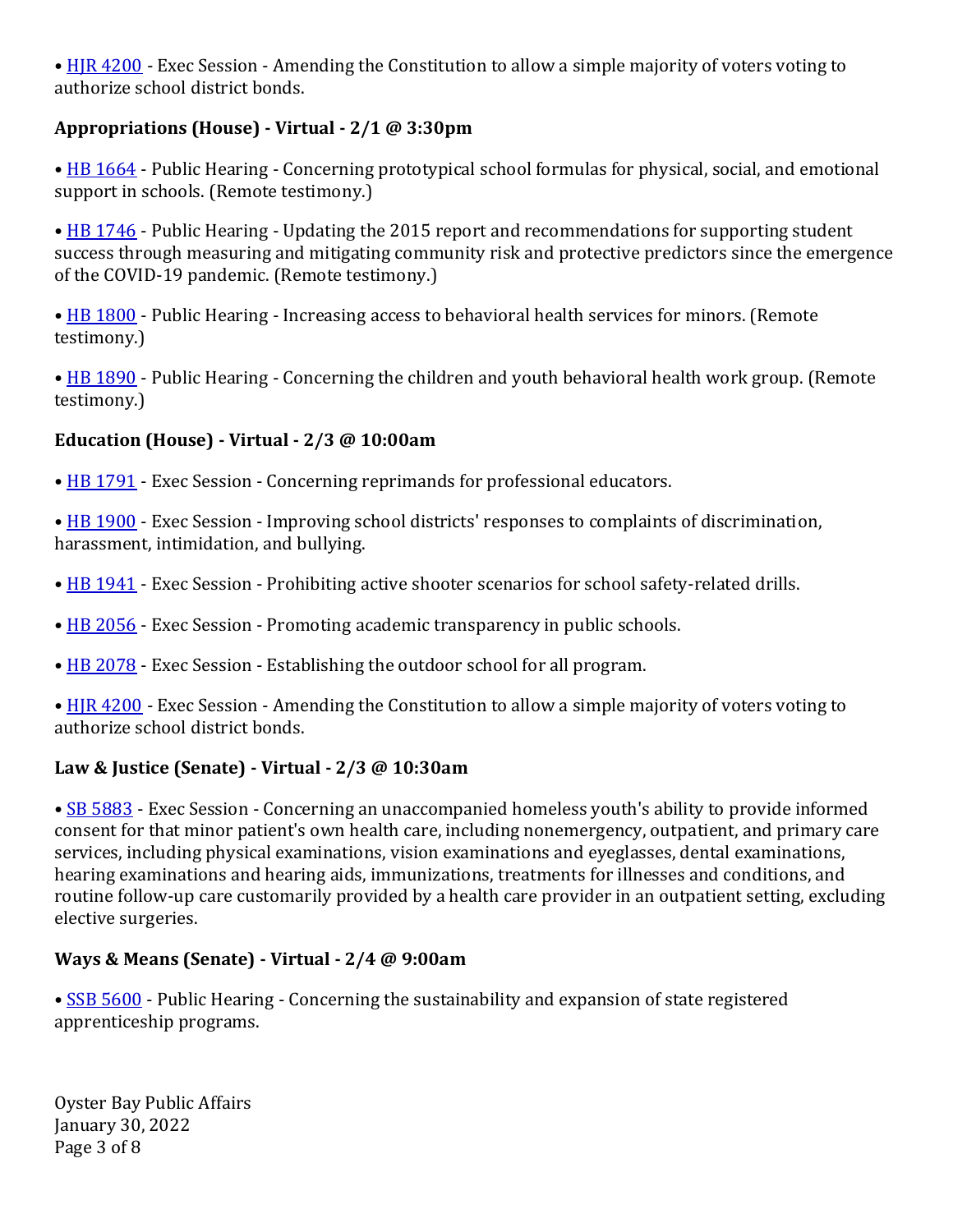| <b>High school graduation</b><br>H Rules R<br>Stonier<br>2SHB<br>1162<br>Concerning high school graduation credit and pathway options.<br><b>Enrollment stabilization</b><br>Dolan<br>H Approps<br><b>HB 1590</b><br>Concerning enrollment stabilization funding to address enrollment declines due to the COVID-19<br>(SB 5563)<br>pandemic.<br><b>Student homelessness pilot</b><br>H Approps<br>Leavitt<br><b>HB1601</b><br>Expanding the students experiencing homelessness and foster youth pilot program.<br>Dolan<br><b>Highly capable students</b><br>H Exec Action<br><b>HB1611</b><br>Advancing equity in programs for highly capable students.<br>Schools/support funding<br>H Approps<br>Rule<br><b>SHB 1664</b><br>Concerning prototypical school formulas for physical, social, and emotional support in schools.<br>Work in retirement/schools<br>H Rules R<br>Bergquist<br>Permitting individuals retired from the public employees retirement system, the teachers retirement<br><b>SHB 1699</b><br>system, and the school employees retirement system additional opportunities to work for a school<br>district for up to 1,040 hours per school year while in receipt of pension benefits until July 1, 2025.<br>Ortiz-Self<br>Students/COVID-19 pandemic<br>H Approps<br>Updating the 2015 report and recommendations for supporting student success through measuring<br><b>SHB 1746</b><br>and mitigating community risk and protective predictors since the emergence of the COVID-19<br>pandemic.<br>School websites/drug info.<br><b>HEDDPS</b><br>Callan<br>Requiring school districts and other public education entities to make information from the<br><b>SHB 1759</b><br>department of health about substance use trends, overdose symptoms and response, and the secure<br>storage of prescription drugs, over-the-counter medications, and firearms and ammunition, available<br>through their websites and other communication resources.<br>Dual credit program access<br><b>HEDDPS</b><br>Paul<br><b>SHB 1760</b><br>Expanding access to dual credit programs.<br>Prof. educator reprimands<br>H Education<br>Harris | <b>Bill Details</b> |  | <u>Status</u> | <b>Sponsor</b> |
|----------------------------------------------------------------------------------------------------------------------------------------------------------------------------------------------------------------------------------------------------------------------------------------------------------------------------------------------------------------------------------------------------------------------------------------------------------------------------------------------------------------------------------------------------------------------------------------------------------------------------------------------------------------------------------------------------------------------------------------------------------------------------------------------------------------------------------------------------------------------------------------------------------------------------------------------------------------------------------------------------------------------------------------------------------------------------------------------------------------------------------------------------------------------------------------------------------------------------------------------------------------------------------------------------------------------------------------------------------------------------------------------------------------------------------------------------------------------------------------------------------------------------------------------------------------------------------------------------------------------------------------------------------------------------------------------------------------------------------------------------------------------------------------------------------------------------------------------------------------------------------------------------------------------------------------------------------------------------------------------------------------------------------------------------------------------------------------------------------------------------------------------------------|---------------------|--|---------------|----------------|
|                                                                                                                                                                                                                                                                                                                                                                                                                                                                                                                                                                                                                                                                                                                                                                                                                                                                                                                                                                                                                                                                                                                                                                                                                                                                                                                                                                                                                                                                                                                                                                                                                                                                                                                                                                                                                                                                                                                                                                                                                                                                                                                                                          |                     |  |               |                |
|                                                                                                                                                                                                                                                                                                                                                                                                                                                                                                                                                                                                                                                                                                                                                                                                                                                                                                                                                                                                                                                                                                                                                                                                                                                                                                                                                                                                                                                                                                                                                                                                                                                                                                                                                                                                                                                                                                                                                                                                                                                                                                                                                          |                     |  |               |                |
|                                                                                                                                                                                                                                                                                                                                                                                                                                                                                                                                                                                                                                                                                                                                                                                                                                                                                                                                                                                                                                                                                                                                                                                                                                                                                                                                                                                                                                                                                                                                                                                                                                                                                                                                                                                                                                                                                                                                                                                                                                                                                                                                                          |                     |  |               |                |
|                                                                                                                                                                                                                                                                                                                                                                                                                                                                                                                                                                                                                                                                                                                                                                                                                                                                                                                                                                                                                                                                                                                                                                                                                                                                                                                                                                                                                                                                                                                                                                                                                                                                                                                                                                                                                                                                                                                                                                                                                                                                                                                                                          |                     |  |               |                |
|                                                                                                                                                                                                                                                                                                                                                                                                                                                                                                                                                                                                                                                                                                                                                                                                                                                                                                                                                                                                                                                                                                                                                                                                                                                                                                                                                                                                                                                                                                                                                                                                                                                                                                                                                                                                                                                                                                                                                                                                                                                                                                                                                          |                     |  |               |                |
|                                                                                                                                                                                                                                                                                                                                                                                                                                                                                                                                                                                                                                                                                                                                                                                                                                                                                                                                                                                                                                                                                                                                                                                                                                                                                                                                                                                                                                                                                                                                                                                                                                                                                                                                                                                                                                                                                                                                                                                                                                                                                                                                                          |                     |  |               |                |
|                                                                                                                                                                                                                                                                                                                                                                                                                                                                                                                                                                                                                                                                                                                                                                                                                                                                                                                                                                                                                                                                                                                                                                                                                                                                                                                                                                                                                                                                                                                                                                                                                                                                                                                                                                                                                                                                                                                                                                                                                                                                                                                                                          |                     |  |               |                |
|                                                                                                                                                                                                                                                                                                                                                                                                                                                                                                                                                                                                                                                                                                                                                                                                                                                                                                                                                                                                                                                                                                                                                                                                                                                                                                                                                                                                                                                                                                                                                                                                                                                                                                                                                                                                                                                                                                                                                                                                                                                                                                                                                          |                     |  |               |                |
|                                                                                                                                                                                                                                                                                                                                                                                                                                                                                                                                                                                                                                                                                                                                                                                                                                                                                                                                                                                                                                                                                                                                                                                                                                                                                                                                                                                                                                                                                                                                                                                                                                                                                                                                                                                                                                                                                                                                                                                                                                                                                                                                                          |                     |  |               |                |
| Concerning reprimands for professional educators.                                                                                                                                                                                                                                                                                                                                                                                                                                                                                                                                                                                                                                                                                                                                                                                                                                                                                                                                                                                                                                                                                                                                                                                                                                                                                                                                                                                                                                                                                                                                                                                                                                                                                                                                                                                                                                                                                                                                                                                                                                                                                                        | <b>HB1791</b>       |  |               |                |

Oyster Bay Public Affairs January 30, 2022 Page 4 of 8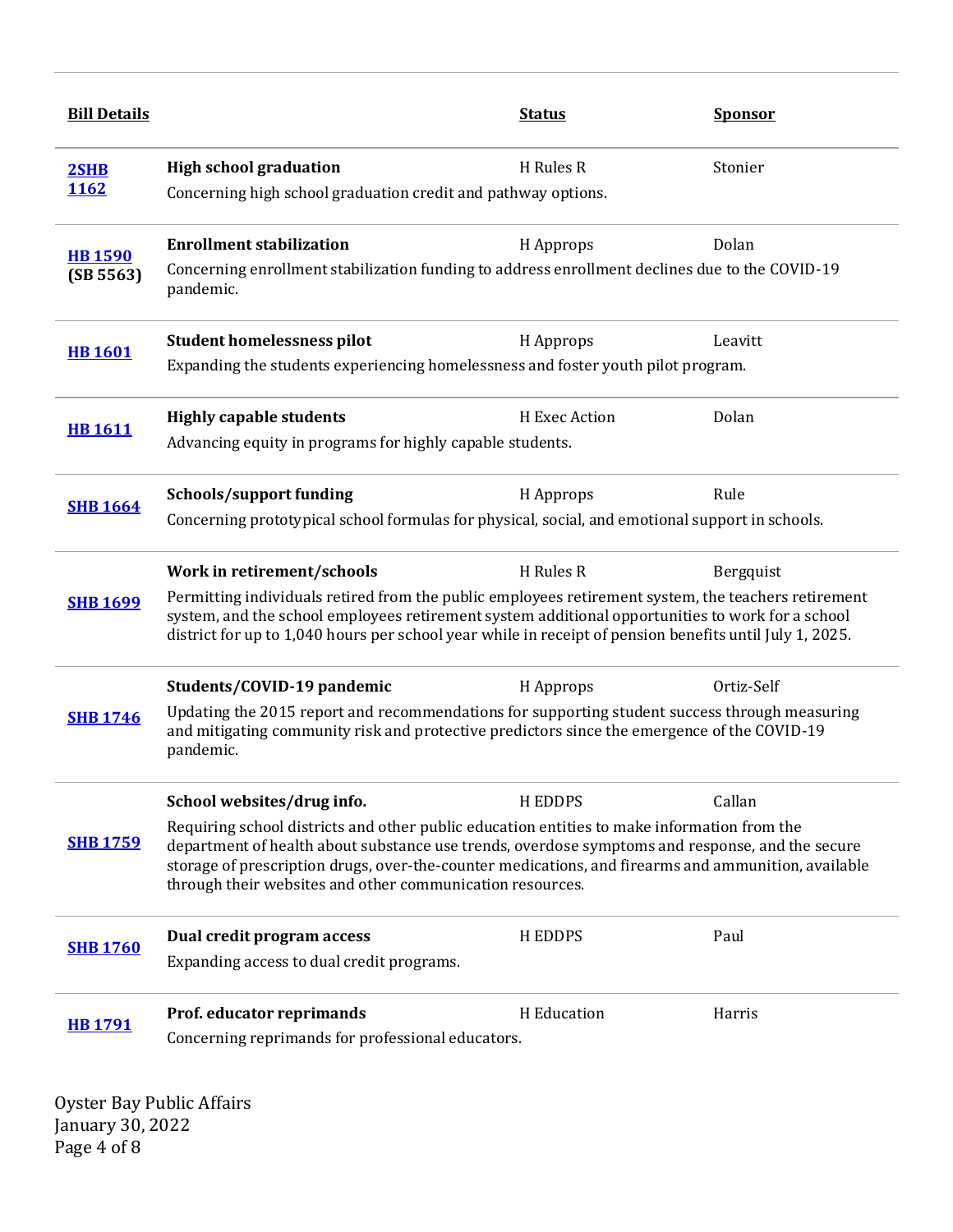| <b>SHB 1800</b>                    | <b>Behavioral health/minors</b><br>Increasing access to behavioral health services for minors.                                                                                                                         | H Approps        | Eslick   |
|------------------------------------|------------------------------------------------------------------------------------------------------------------------------------------------------------------------------------------------------------------------|------------------|----------|
| <b>HB 1805</b><br>(SB 5797)        | Opportunity scholarship prog<br>Concerning the opportunity scholarship program.                                                                                                                                        | H Approps        | Paul     |
| <b>HB 1834</b>                     | <b>Student absences/mental hlth</b><br>Concerning student excused absences for mental health reasons.                                                                                                                  | H EDDP           | Callan   |
| <b>HB1836</b>                      | Scholarships/disadv.groups<br>Awarding academic scholarships to members of underprivileged or disadvantaged groups.                                                                                                    | H Civil R & Judi | Shewmake |
| <b>HB 1867</b>                     | Dual credit program data<br>Concerning dual credit program data.                                                                                                                                                       | H Education      | Paul     |
| <b>HB 1883</b>                     | <b>Youth lifeline</b><br>Establishing a lifeline for youth and young adults who have experienced or are at risk of entering into<br>public systems of care.                                                            | H Children, Yout | Chopp    |
| <b>SHB 1890</b>                    | <b>Children behavioral health</b><br>Concerning the children and youth behavioral health work group.                                                                                                                   | H Approps        | Callan   |
| <b>HB 1900</b>                     | Schools/discrimination, etc.<br>Improving school districts' responses to complaints of discrimination, harassment, intimidation, and<br>bullying.                                                                      | H Education      | Senn     |
| <b>HB1941</b>                      | <b>Active shooter drills</b><br>Prohibiting active shooter scenarios for school safety-related drills.                                                                                                                 | H Education      | Walen    |
| <b>HB1985</b><br>(SSB<br>5595)     | <b>Schools/support funding</b><br>Concerning prototypical school formulas for physical, social, and emotional support in schools.                                                                                      | H Education      | Dolan    |
| <b>HB 2000</b>                     | <b>OSPI</b> basic education funds<br>Clarifying the duty of the superintendent of public instruction to distribute federal and state basic<br>education funds.                                                         | H Approps        | Rule     |
| <b>HB 2011</b><br>January 30, 2022 | <b>Skill center funding</b><br>Funding for skill center students for classes in sending school districts with less than 3,000 students<br>and significant participation in skill centers.<br>Oyster Bay Public Affairs | H Approps        | Rule     |

Page 5 of 8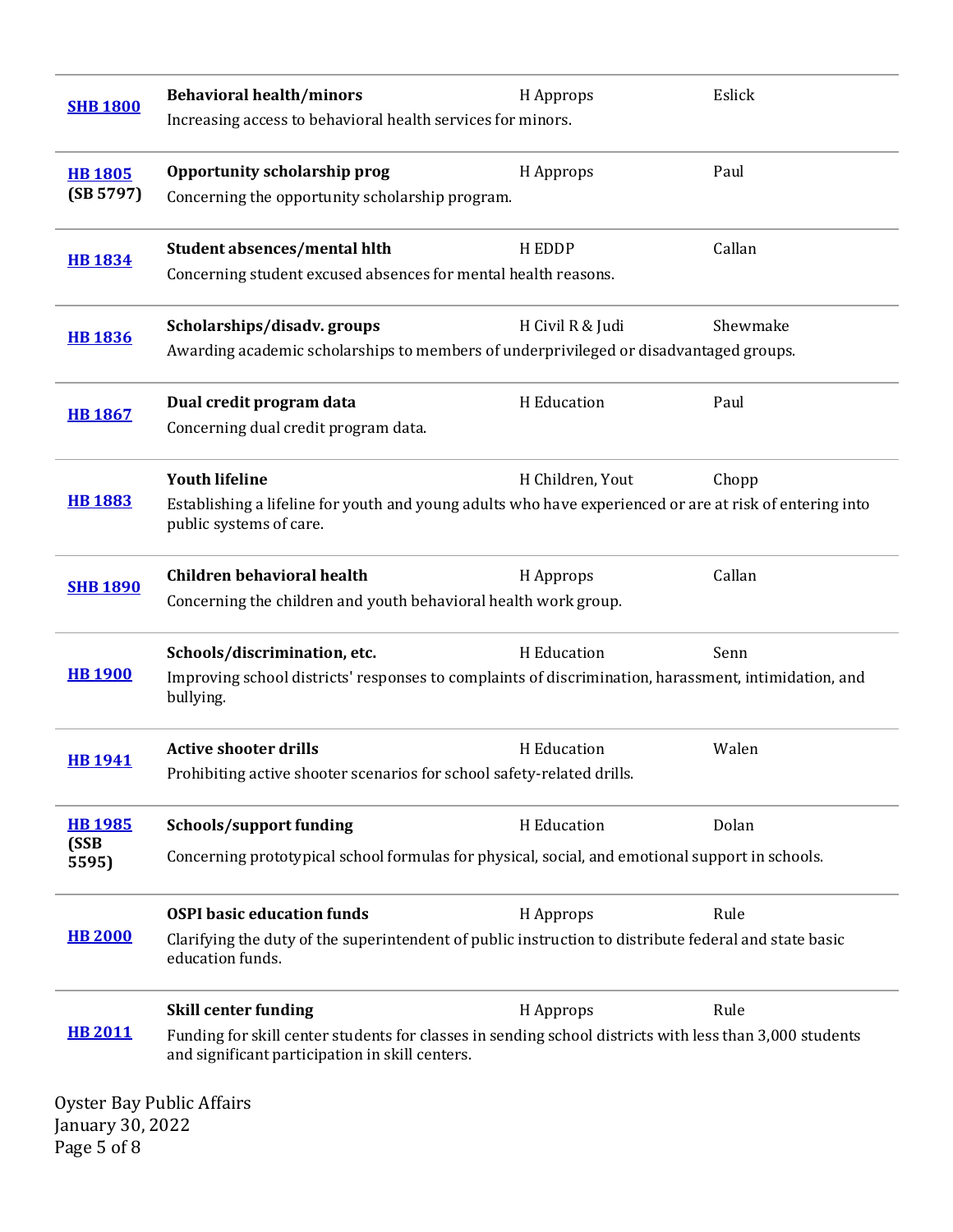| <b>HB 2014</b><br>(SB 5905) | <b>Outdoor school</b><br>Establishing the outdoor school for all program.                                                                                              | H Education   | Rule         |
|-----------------------------|------------------------------------------------------------------------------------------------------------------------------------------------------------------------|---------------|--------------|
| <b>HB 2041</b>              | <b>Health care for minors</b><br>Concerning greater consistency in the provision of health care services for minors under the age of 16.                               | H HC/Wellness | Walsh        |
| <b>HB 2053</b>              | Behavioral health work group<br>Creating a behavioral health work group to study the root causes of rising behavioral health issues in<br>Washington communities.      | H HC/Wellness | Dent         |
| <b>HB 2056</b>              | K-12 instructional materials<br>Promoting academic transparency in public schools.                                                                                     | H Education   | Steele       |
| <b>HB 2078</b><br>(SB 5925) | <b>Outdoor school</b><br>Establishing the outdoor school for all program.                                                                                              | H Education   | Rule         |
| <b>HJR 4200</b><br>(Dead)   | <b>School district bonds</b><br>H Education<br>Stonier<br>Amending the Constitution to allow a simple majority of voters voting to authorize school district<br>bonds. |               |              |
| <b>SB 5043</b><br>(Dead)    | <b>School employee housing</b><br>Providing housing to school district employees.                                                                                      | S 3rd Reading | Salomon      |
| 2SSB<br>5147<br>(Dead)      | Learning stabilization, etc.<br>Exploring alternative school calendars.                                                                                                | S Rules X     | Hawkins      |
| 2SSB<br>5327                | Youth safety tip line<br>Creating a confidential youth safety and well-being tip line.                                                                                 | S Rules X     | <b>Brown</b> |
| <b>SSB 5376</b>             | <b>Education ombuds awareness</b><br>Promoting awareness of the governor's office of the education ombuds.                                                             | H Education   | Wilson       |
| <b>SB 5536</b>              | Collaborative school govern.<br>Establishing a collaborative school-based governance model.                                                                            | $S EL/K-12$   | Hasegawa     |
| <b>SB 5537</b>              | <b>Compulsory school attendance</b><br>Changing compulsory school attendance requirements for children five, six, and seven years of age.                              | $S EL/K-12$   | Wellman      |

Oyster Bay Public Affairs January 30, 2022 Page 6 of 8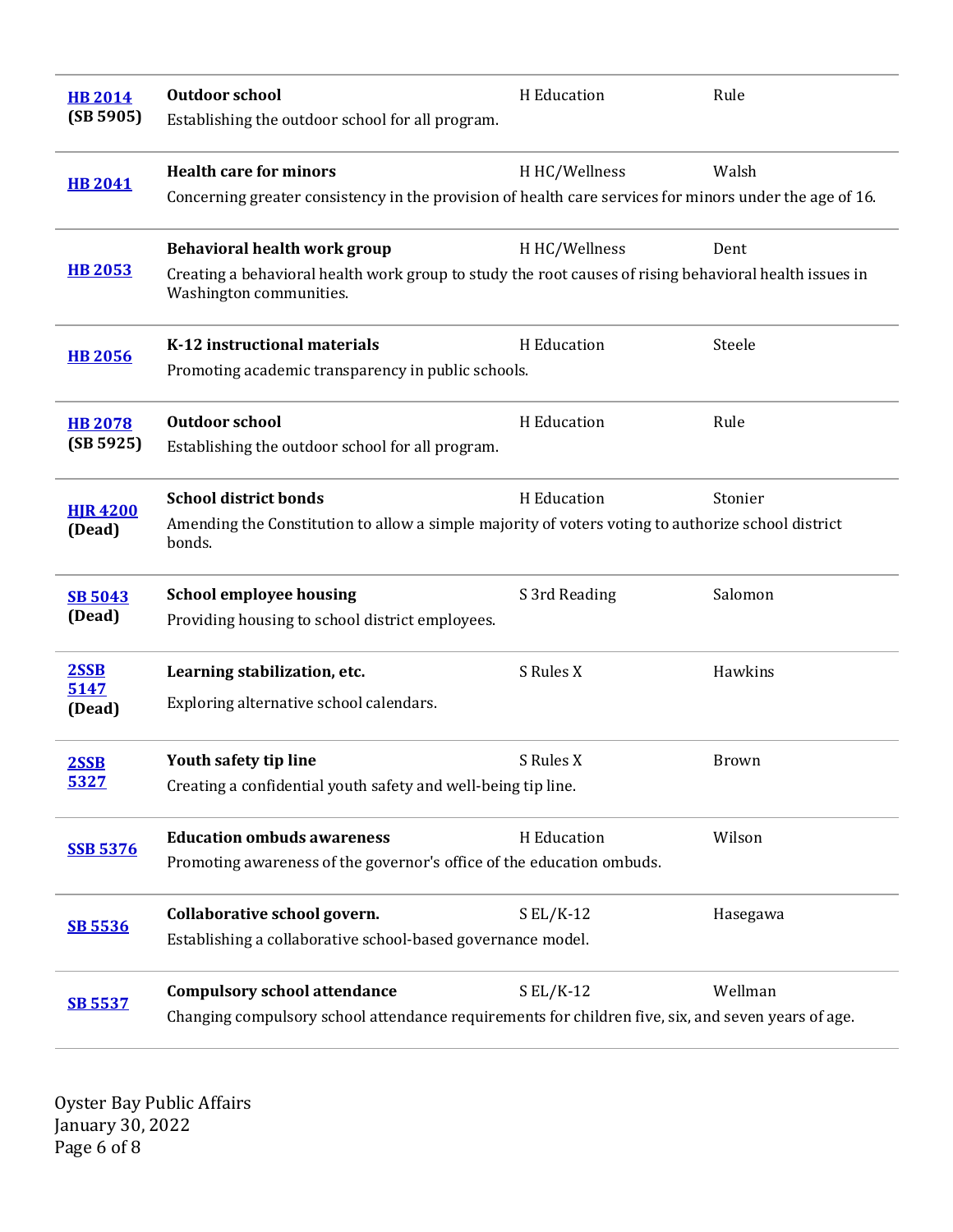| <b>SSB 5553</b> | <b>Early STEM metrics</b>                                                                                                                                                              | S Rules 2        | Wilson   |  |
|-----------------|----------------------------------------------------------------------------------------------------------------------------------------------------------------------------------------|------------------|----------|--|
|                 | Providing data regarding early STEM metrics in the STEM education report card.                                                                                                         |                  |          |  |
| <b>SB 5563</b>  | <b>Enrollment stabilization</b>                                                                                                                                                        | S Ways & Means   | Wellman  |  |
| (HB<br>1590)    | Concerning enrollment stabilization funding to address enrollment declines due to the COVID-19<br>pandemic.                                                                            |                  |          |  |
| <b>SB 5594</b>  | Bone marrow donation aware.                                                                                                                                                            | $S EL/K-12$      | Short    |  |
|                 | Concerning public school instruction in awareness of bone marrow donation.                                                                                                             |                  |          |  |
| <b>SSB 5595</b> | Schools/support funding                                                                                                                                                                | S Ways & Means   | Wellman  |  |
| (HB<br>1985)    | Concerning prototypical school formulas for physical, social, and emotional support in schools.                                                                                        |                  |          |  |
|                 | Health info. disclosure                                                                                                                                                                | S Rules 2        | Trudeau  |  |
| SB 5596         | Conforming disclosure restrictions for mental health counselors, marriage and family therapists, and<br>social workers to the requirements of the Uniform Health Care Information Act. |                  |          |  |
| <b>SSB 5600</b> | <b>Apprenticeship programs</b>                                                                                                                                                         | S Ways & Means   | Keiser   |  |
|                 | Concerning the sustainability and expansion of state registered apprenticeship programs.                                                                                               |                  |          |  |
| <b>SB 5601</b>  | <b>School district boards</b>                                                                                                                                                          | $S EL/K-12$      | Short    |  |
| (HB<br>1986)    | Empowering school district boards of directors.                                                                                                                                        |                  |          |  |
|                 | Early learning/basic ed.                                                                                                                                                               | $S EL/K-12$      | Hasegawa |  |
| <b>SB 5630</b>  | Expanding the statutory program of basic education to include the basic education program of early<br>learning.                                                                        |                  |          |  |
|                 | <b>Mental health prof. licenses</b>                                                                                                                                                    | S Rules 2        | Wagoner  |  |
| <b>SSB 5638</b> | Concerning expediting approval for applicants for an associate license as a social worker, mental<br>health counselor, or marriage and family therapist.                               |                  |          |  |
| <b>SB 5644</b>  | <b>Behavioral health coresponse</b>                                                                                                                                                    | S Behavioral Hea | Wagoner  |  |
|                 | Concerning providing quality behavioral health co-response services                                                                                                                    |                  |          |  |
| <b>SSB 5719</b> | <b>Dual credit costs</b>                                                                                                                                                               | S Ways & Means   | Mullet   |  |
|                 | Concerning dual credit costs.                                                                                                                                                          |                  |          |  |
| <b>SB 5720</b>  | <b>Student financial literacy</b>                                                                                                                                                      | $S EL/K-12$      | Mullet   |  |
|                 | Providing student financial literacy education.                                                                                                                                        |                  |          |  |

Oyster Bay Public Affairs January 30, 2022 Page 7 of 8